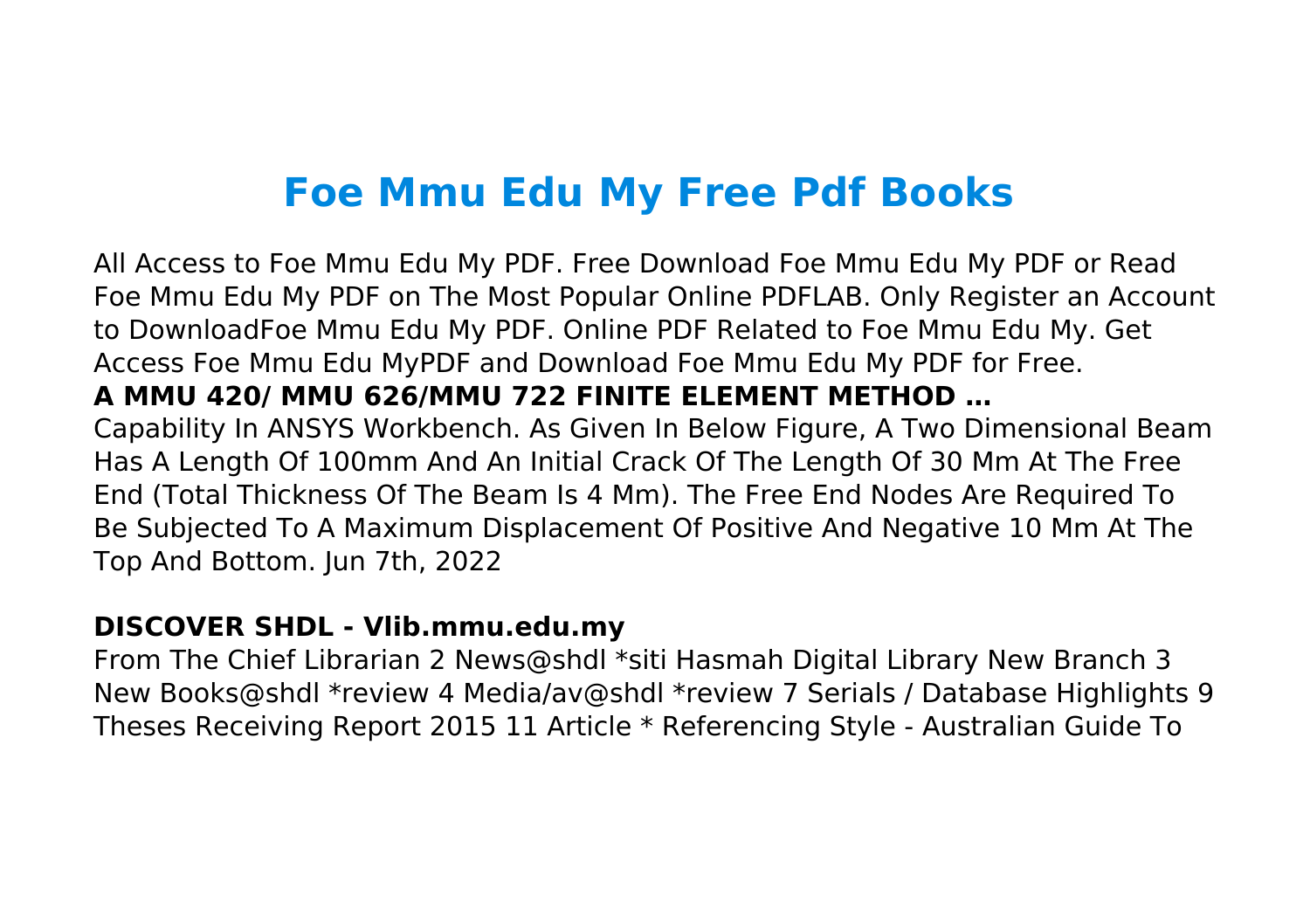Legal Citation 13 Schedule \*database Training 14 Faq Library 21 Library Csi 2013 Feedback 15 Mar 15th, 2022

#### **C O MMU N I T Y P R E S C H O O L - Nebula.wsimg.com**

8 . P A R T I C I P A T I O N R E L E A S E F O R M: C O Mmu N I T Y P Re Sch O O L O R L O Ca L P A P E Rs Ma Y U Se I Ma G E S O F St U D E N T S W H O A Re I N Vo L Ve D I N O U R P Ro G Ra M. May 19th, 2022

#### **C O MMU N I T Y H E A LT H S Y S T E MS , I N C**

Tabl E Of Conte Nts A Pri L 2, 2020 D E A R F E L L O W S TO C K H O L D E R S , I A M Pl E A S E D T O A Nnounc E T He C Om M Uni T Y H E A L T H S Ys T E M S , Inc . 2020 A Nnua L M E E T I Ng. Mar 12th, 2022

# **C O MMU N I Q U E D E P R E S S E**

P E Rso N N E S Se Re N D E N T Su R So N Si T E D E P Ri Se D E Re N D E Z-vo U S Ch A Q U E Mo I S. D O Ct O L I B P Ré Vo I T D ' A Ccé L é Re R E N Co Re So N D é P L O I E Me N T Ce T T E A N N é E , E N Re Cru T A N T 2 0 0 N O U Ve A U X Sa L A Ri é S, E N F Ra N Ce E T E N A L L E Ma G N E . L ' A Mb I T I O N E St P A Rt I Cu ... Mar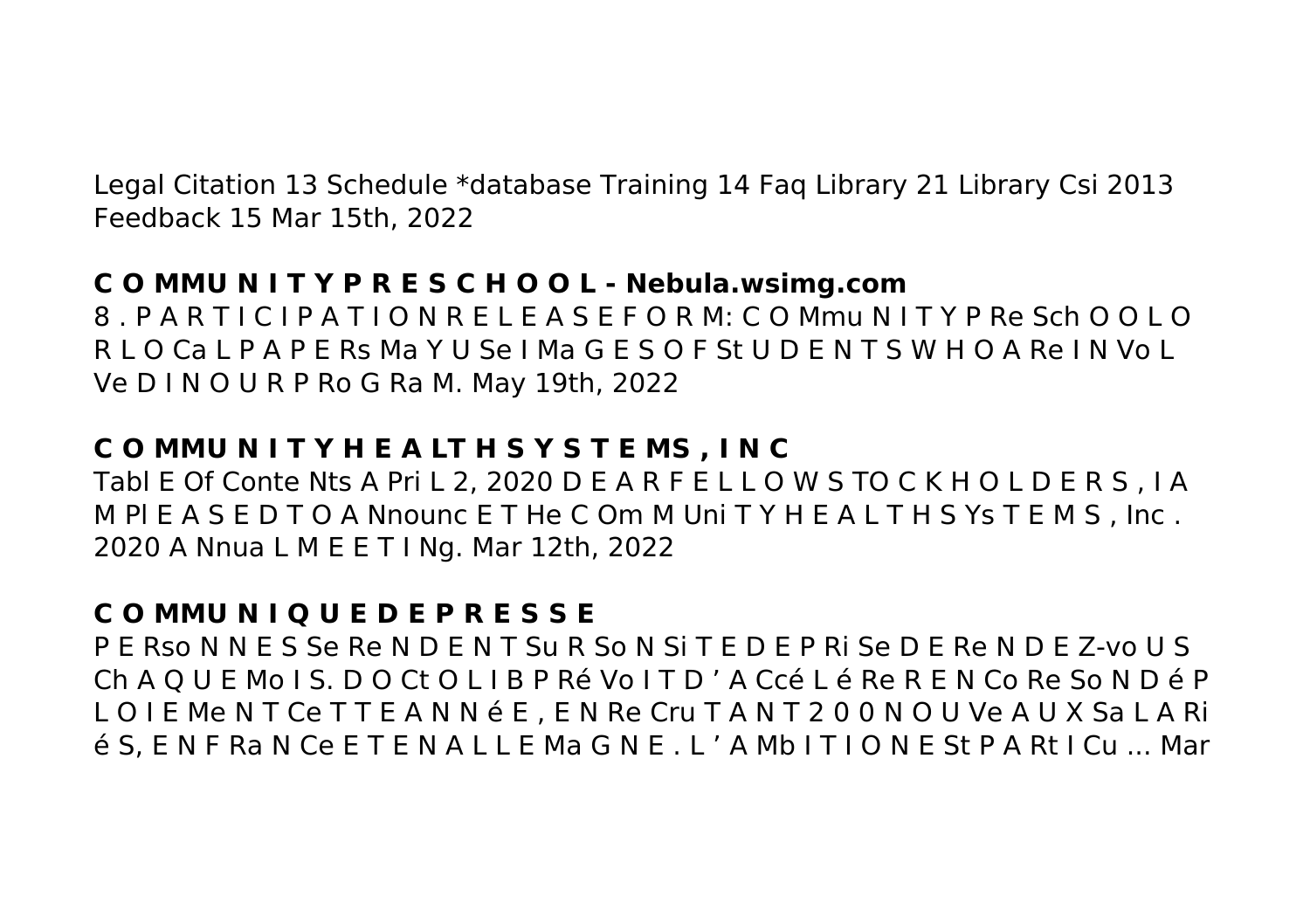1th, 2022

## **Ad U L T I Mmu N I Zati O N Card**

Ad U L T I Mmu N I Zati O N Card. H O W T O U S E : C H Ec K Of F Th E V A C C I N Es Y Ou ' V E R Ec Ei V Ed A N D W R I Te I N Th E D A Te Y Ou G Ot. I T! T A L K To Y Ou R D Oc Tor A B Ou T Th E V A C C I N Es Y Ou H A V E N Ot C H Ec K Ed Of F . Date. Flu Shot. Tda Jan 27th, 2022

#### **MMU: 09/14/20–09/20/20**

Access It Here And In The Mental Health And Wellness Section Below Every Week Herein Out. SBA Store. Come Down To The Basement Store Location To Pick Up All Your NDLS Paraphernalia Needs. Due To The Virus That Shall Not Be Named, The Store Is . Not Accepting Cash This Semester So Please Only Bri Jun 12th, 2022

## **Ac T In G A S A N In F O Rma T Io N A N D C O Mmu N Ic A T ...**

Office Clerk At The Adecco Group T H E Ad E C C O G Ro U P Is T H E L A Rg E S T T E Mp S T A ffi N G fi Rm In T H E Wo Rl D A N D A Fo Rt U N E G L O B A L 5 0 0 C O Mp A N Y. As A N O ffi C E C L E Rk , My C O Re A C T Ivit Ie S In C L U D E D : Imp Ro Ve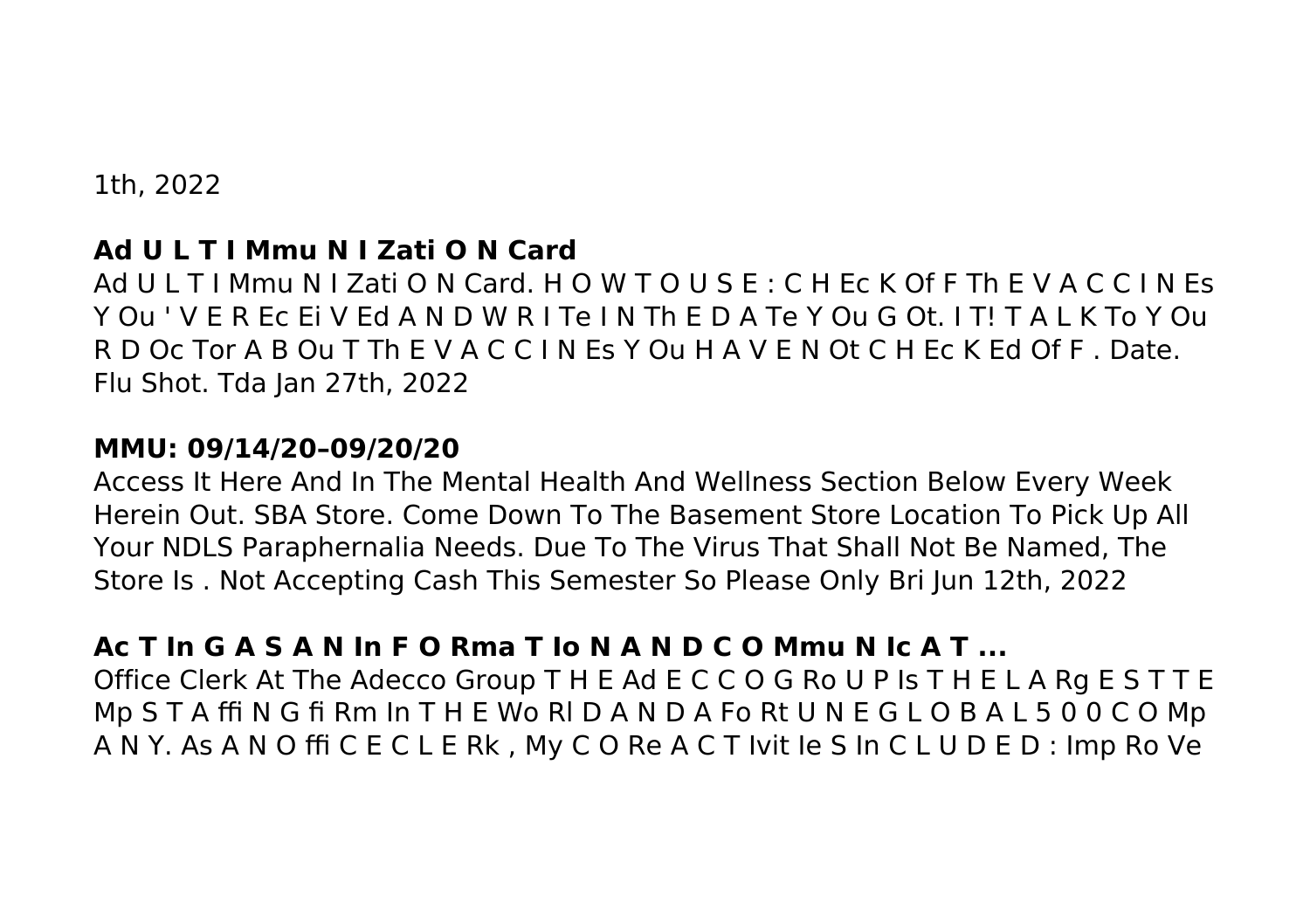D C O Mp A N Y Re P U Mar 21th, 2022

#### **MMU: 09/10/18–09/16/18**

1L Reps Will Be Elected And NLG Will Discuss Events And Other Initiatives Scheduled For The Semester. Authentic German Cuisine From A Locally Owned Business Will Be Served. ALSA (Asian Law Students Association) - Introductory Meeting 12:30pm. Room TBA. Lunch Will Be Served. Res Apr 30th, 2022

#### **WCTC MMU Interior Design AT**

INT 360 Interior Architecture (3 Cr), Or INT 370 Interior Design Study Abroad Seminar (3 Cr) INT 100 Interior Design Professional Survey (1 Cr) 204-113 Page Layout/InDesign (3 Cr) – If Taken As An Elective INT 232 Technology Principles: Adobe Photoshop And Illustrator (3 Cr) Waived With Portfolio Review. Jan 18th, 2022

#### **WCTC MMU Interior Design**

INT 130 History Of Architecture And Interiors (3 Cr) 204-113 Page Layout/InDesign (3 Cr) – If Taken As An Elective INT 232 Technology Principles: Adobe Photoshop And Illustrator (3 Cr) Waived With Portfolio Review. INT 250 Sophomore Seminar (1 Cr)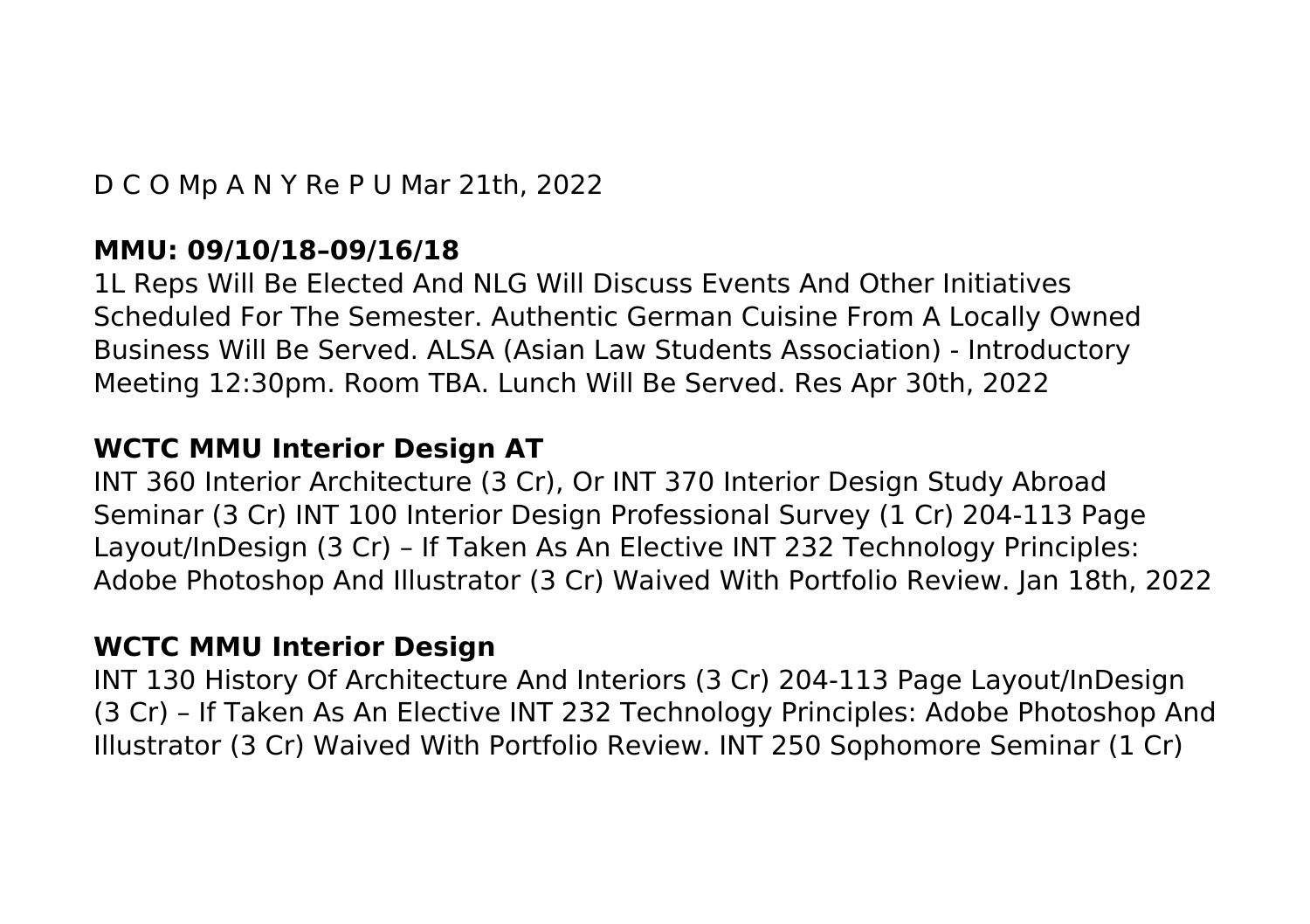614-141 Commercial Revit (3 Cr) – If Taken As An Elective Apr 14th, 2022

## **Ho W To De Sig N E F F E Ctiv E Co Mmu N Ica Tio N S: W H ...**

Compliance And Benefits Take-up, Retirement Security, And Employment. Designing Effective Communications Is Therefore Vital To Ensuring That Our Government Programs Reach The People They Are Intended To Serve. The Office Of Evaluation Sciences (OES) Is An Interdisciplinary Team Of Experts Wit Apr 21th, 2022

# **S Ecl U Si O N An D Restrai N T Mu N Ci E Co Mmu N I Ty S ...**

Techniques With Students. Muncie Community Schools Does Not Employ The Use Of Seclusion Rooms Or Secluding A Student In Any Room Without Supervision And Where They Are Not Allowed To Leave. ... Training Via CPI May 19th, 2022

## **MMU: 09/20/20â•fi09/26/20**

N Roll Donuts (life Changi Ng). The Jus Vitae Event Is For Wednes Day, Oct. 6th NOT This Wednesday, Sept. 22nd. On Mon, Sep 20, 2021 At 8:54 AM Mary Argana Wrote: From: Mary T. Argana May 14th, 2022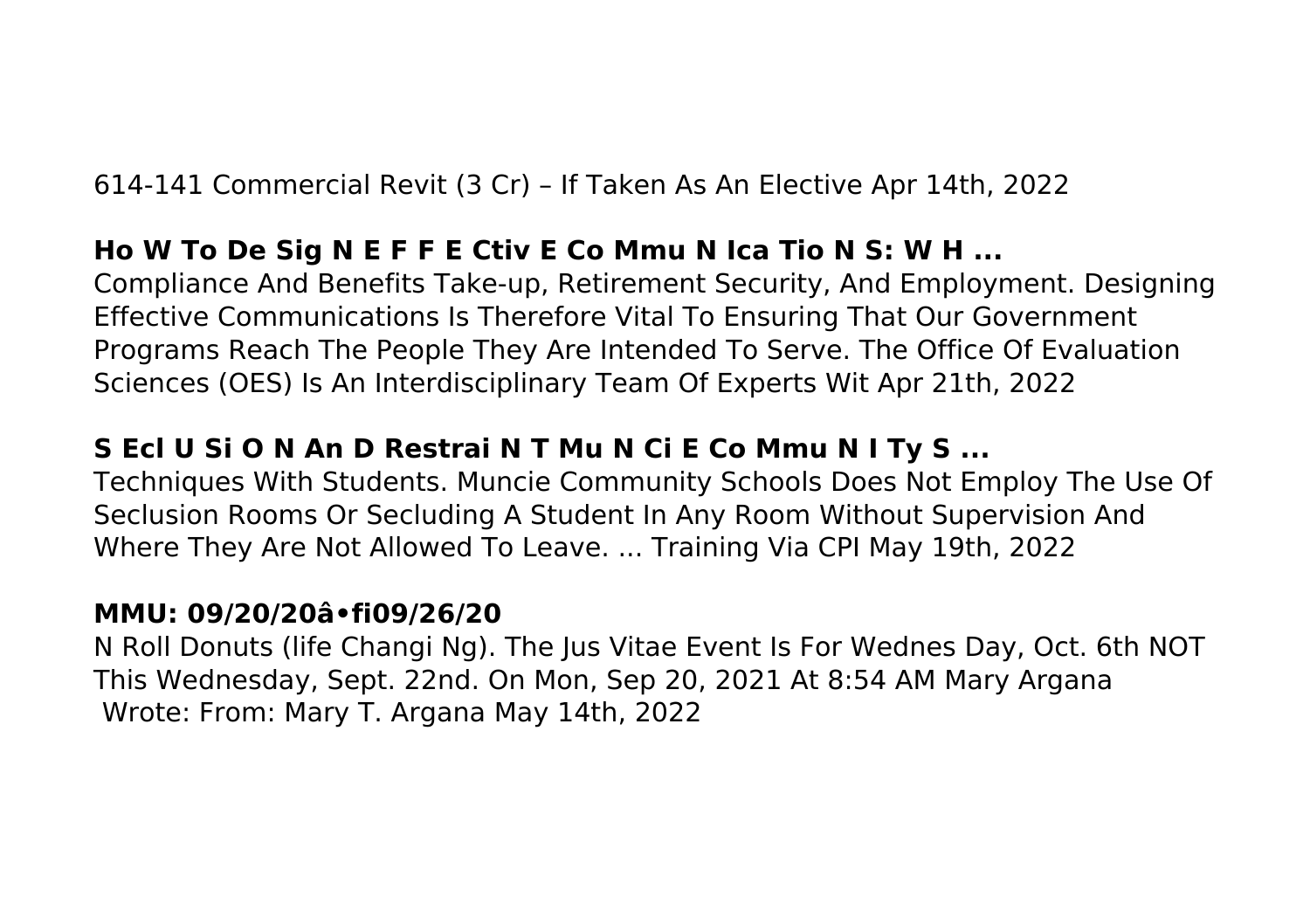# **Z O O T O W N A R T S C O MMU N I T Y C E N T E R S H O W ...**

QSC Powerlight 1.8 Poweramp (1,800 Watts) (x4) (Stage Monitors) QSC Powerlight 4 Poweramp (4,000 Watts) (x1) (Sub Woofers) TDM 24CX-4 Quad 2-Way Electronic Crossover W I R E D MI C R O P H O N E S AKG D112 (1) Shure KSM137 (2) Shure Beta 52A (1) Shure Beta 57 (4 Jun 13th, 2022

#### **To G E T H E R , W E L E A R N I N A C O Mmu N I ... - McLouth**

At A Clinic, Physician's Office, Or Hospital. Anyone Exhibiting COVID-19 Symptoms Should Contact The Jefferson County Health Department. We Are Closely Monitoring This Situation And Will Provide You With Updates As We Know More. Sincerely, Steve Lilly, Su Apr 29th, 2022

## **C O Mmu N Ica Tio N S Tu Die S D E P A R Tme N T T- S H Ir ...**

Background/Research A C Ti Vi Ti E S Wi Th I N C Ommu N I C Ati On S Tu D I E S - The Debate And Forensics Speech Club - Lamba Pi Eta - Public Relations Society Of America Mar 24th, 2022

## **Co Mmu N I Cati O N S An D Marketi N G Man Ag Er Jo B ...**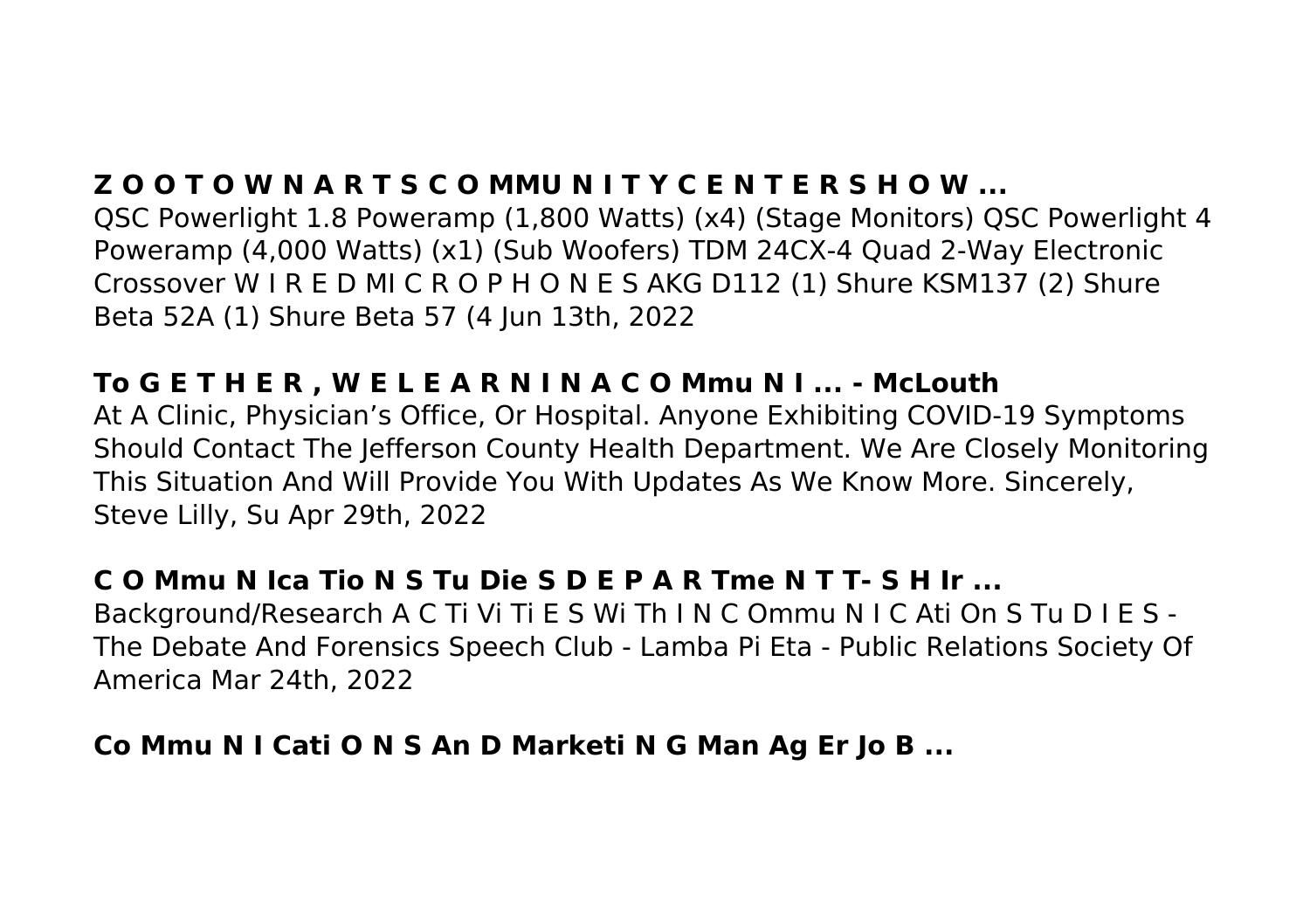Co Mmu N I Cati O N S An D Marketi N G Man Ag Er Jo B Descri P Ti O N A Ppl I Cat I On Deadl I Ne S Ept Ember 7, 2021 (A Ppl I Cat I On Revi Ew St Art S I Mmedi At El Y And I Nt Ervi Ews Wi L L Be Conduct Ed On A Rol L I Ng Basi S Unt I L T He Posi T I On I S F I L L Ed) Mar 1th, 2022

# **T E C H N I C A L C O MMU N I C A T I O N**

TECEP Test Description For ENG-202-TE By Thomas Edison State University Is Licensed Under A Creative Commons Attribution-NonCommercial 4.0 International License . TOPICS ON THE TEST AND THEIR APPROXIMATE DISTRIBUTION T H E T A B L E B E L O W I N D I Ca T E S T H E Ma I N T O P I Cs Co Ve Re D B Y T H I S E Xa M A N D T H E A P P Ro Xi Ma T E P ... Mar 8th, 2022

## **MMU Models Slicing With PrusaSlicer And Prusa MMU2S**

MMU Models Slicing With PrusaSlicer And Prusa MMU2S,Showcase Of Multimaterial 3D Prints,MMU2S Kit Assembling,Multimaterial Upgrade MMU2S For 3D Printer Prusa I3 MK3S,Gallery Of 3D Prints,3D Printing With Prusa I3 MK3S,Program-controlled Backlight Of The Witcher Figure Serie Feb 22th, 2022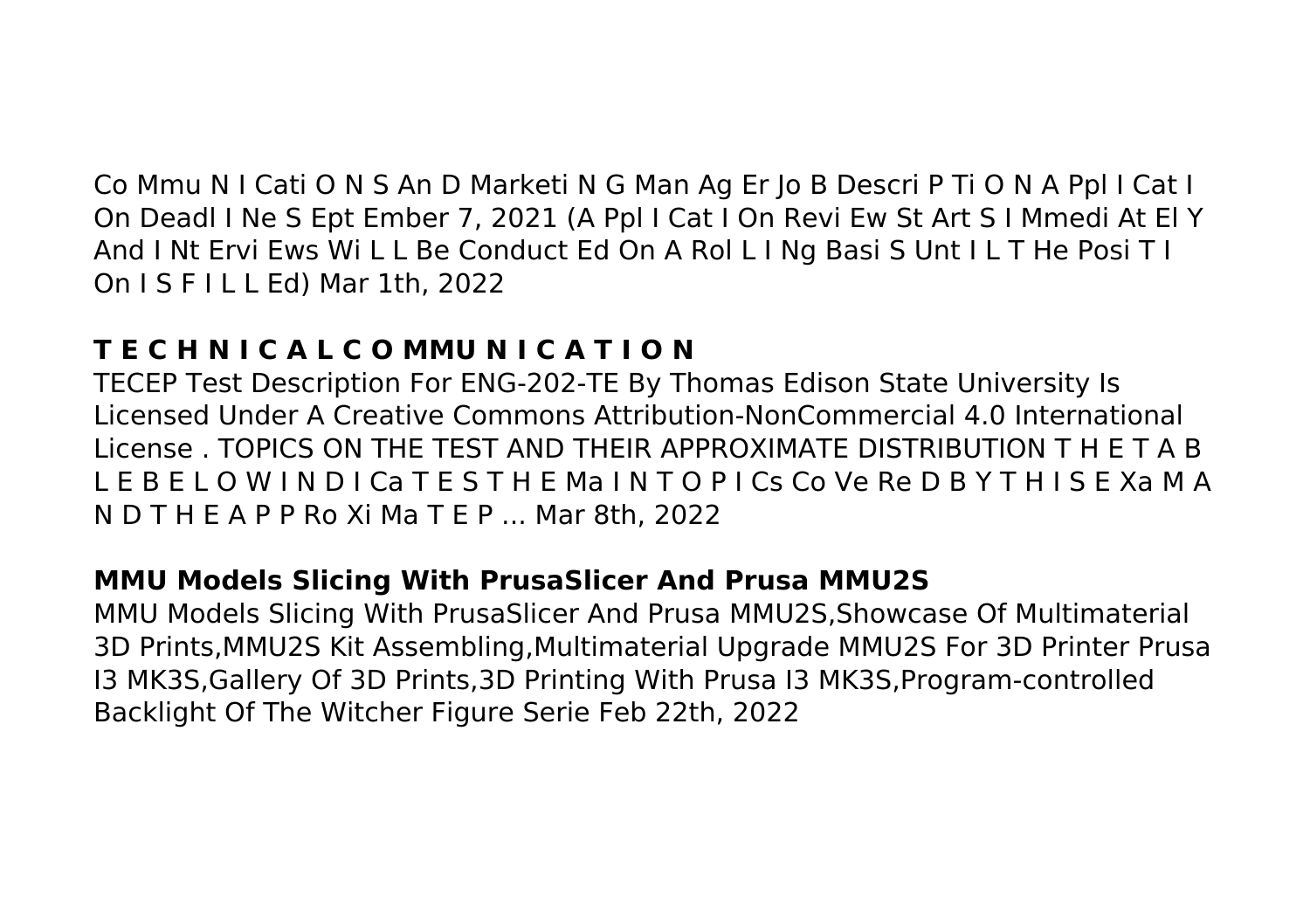# **Co Mmu N I Ty Ba N Kers Keep S A V I N G T H E Da Y**

Apr 19, 2021 · The Harry Chapin Food Bank, Blessings In A Bac Kpack SWFL, Valerie's House, PACE Center For Girls-Lee, H Earts To Home, Senior Friendship Centers, Children's Education Center Of The Islands, And The Sanibel Scho Ol Fund. The Bank Also Donated Re Nt … Apr 23th, 2022

#### **MMu Usseeumm HHoouurrss"" - EnglishForEveryone.org**

Therefore (C) Is Incorrect. The Museum Still Has Artwork To Offer. Use Of The Word Had Would Indicate That The Museum No Longer Had Artwork To Offer, Which Would Be Wrong. Therefore (D) Is Incorrect. 5) B At The End Of The Letter, Maria B Jan 13th, 2022

## **L A C O MMU L A W Enology & Viticulture**

The Industry The Institute For Enology And Viticulture Provides Students With Handson Experience In Wine-making Jan 16th, 2022

# **L O Ri N G Co Mmu N I Ty S Ch O O L - Loring.mpls.k12.mn.us**

P L Ease Reach O U T To O U R S O Ci Al Wo Rker Ms. S H Ei L A Web B At S H Ei L A.